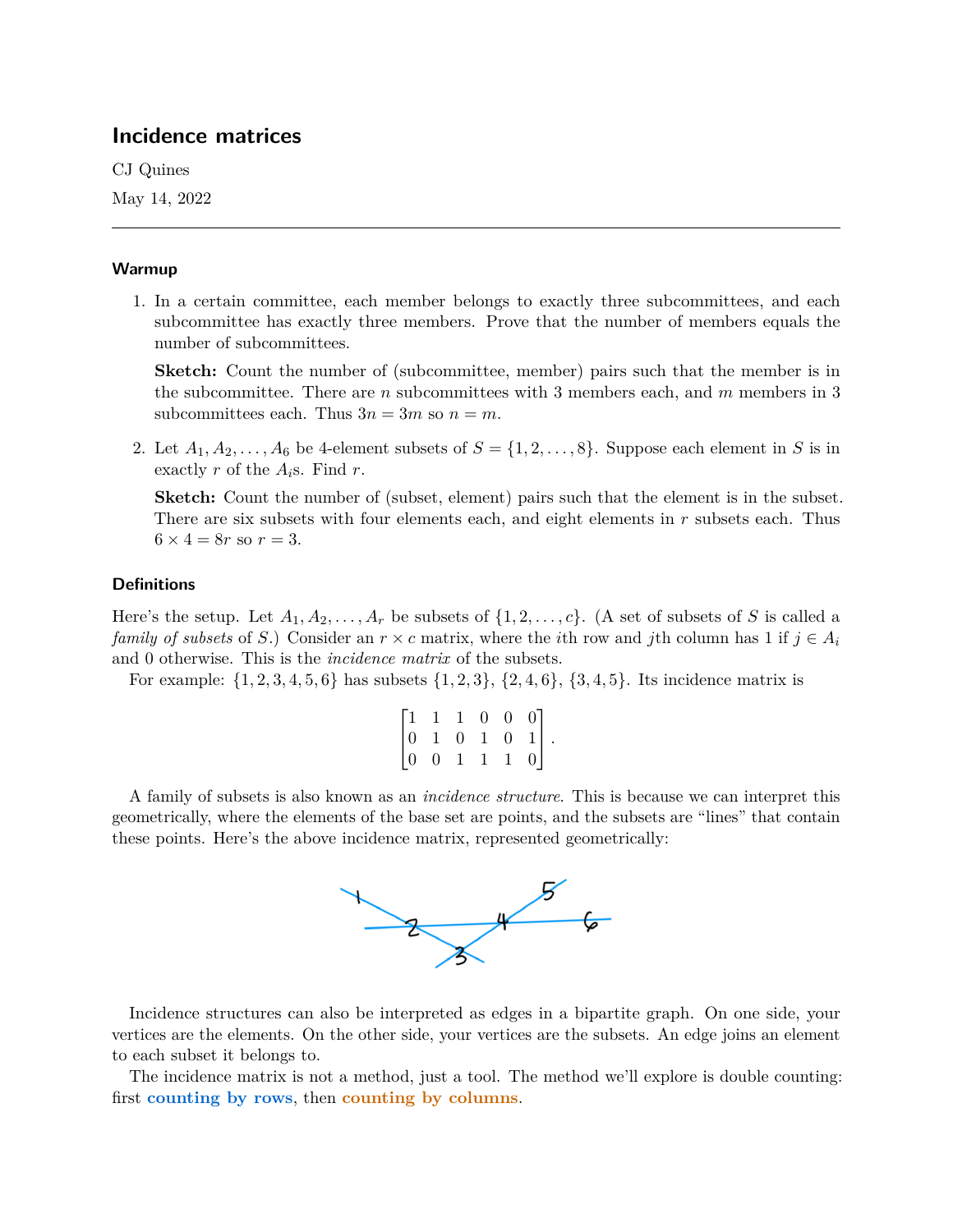#### **Examples**

1. (Baltic Way 2001) A set of 8 problems was prepared for an exam. Each student was given 3 of them. No two students received more than one common problem. What is the maximum number of students?

**Sketch:** Construct an incidence matrix where columns are problems and rows are students. We want to count the total number of ones.

**Count by rows:** If there are s students, there are s rows with 3 each, giving 3s in total.

**Count by columns:** We want the number of ones in each column, but we don't know that, so instead we bound. Suppose a column had 4 ones. Then the rows that had those ones must have 2 other ones, so there are 8 more ones among those rows. But no two of these ones can be in the same column, otherwise there would be two students who got two or more common problems. There are only 7 remaining columns, so this is impossible. Thus, there are at most 3 ones in each column. There are 8 columns with at most 3 each, giving at most 24 in total.

Thus  $3s \leq 24$ , so  $s \leq 8$ . It remains to find a construction.

**Remark 1:** Please remember how we bounded the number of ones in each column. We won't have another example with this trick, but it will appear several times in the problems.

**Remark 2:** Here's a cool idea that *almost* works. Construct an incidence matrix where columns are *pairs of problems* and rows are students. An entry would be 1 if the student was given that pair of problems, and 0 otherwise. Then each pair of problems could've been given to at most one student, as otherwise two students would've had two common problems. This gives us  $3s \leq {8 \choose 2}$  $_{2}^{8}$ ), or  $s \leq 9$ , which isn't a strong enough bound.

2. (China 1996) Eight singers participate in an art festival where several songs are performed. Each song is performed by 4 singers, and each pair of singers performs together in  $\lambda$  songs. Determine the minimum value of  $\lambda$ .

**Sketch 1:** Construct an incidence matrix where columns are singers and rows are songs. The trick is to count the number of "row pairs" of ones: that is, the number of pairs of ones that lie in the same row. In this case, rows represent songs, so pairs of ones in the same row are pairs of singers performing a song.

**Count by rows:** Suppose there are b rows. Each row has 4 ones, giving 6 row pairs, and 6b pairs in total.

**Count by columns:** Pick a pair of columns; there are 28 of them. Each pair of columns gives  $\lambda$  row pairs. This gives  $28\lambda$  pairs in total.

Thus  $6b = 28\lambda$ , so  $\lambda \geq 3$ . It remains to find a construction; this is actually the painful part.

**Sketch 2:** We still count row pairs of ones, but this time, we fix a column and count only the pairs that have a one in this column. In other words, we're counting the pairs of singers who sing in the same song, with one of the singers fixed. Suppose this given singer sang  $r$  songs.

**Count by rows:** Suppose the given singer sang r songs. Each of the r songs gives 3 row pairs, and 3r pairs in total.

**Count by columns:** Each of the other 7 singers sang  $\lambda$  songs with this singer, giving  $7\lambda$ pairs in total.

Thus  $3r = 7\lambda$  and  $\lambda \geq 3$ ; it remains to find a construction.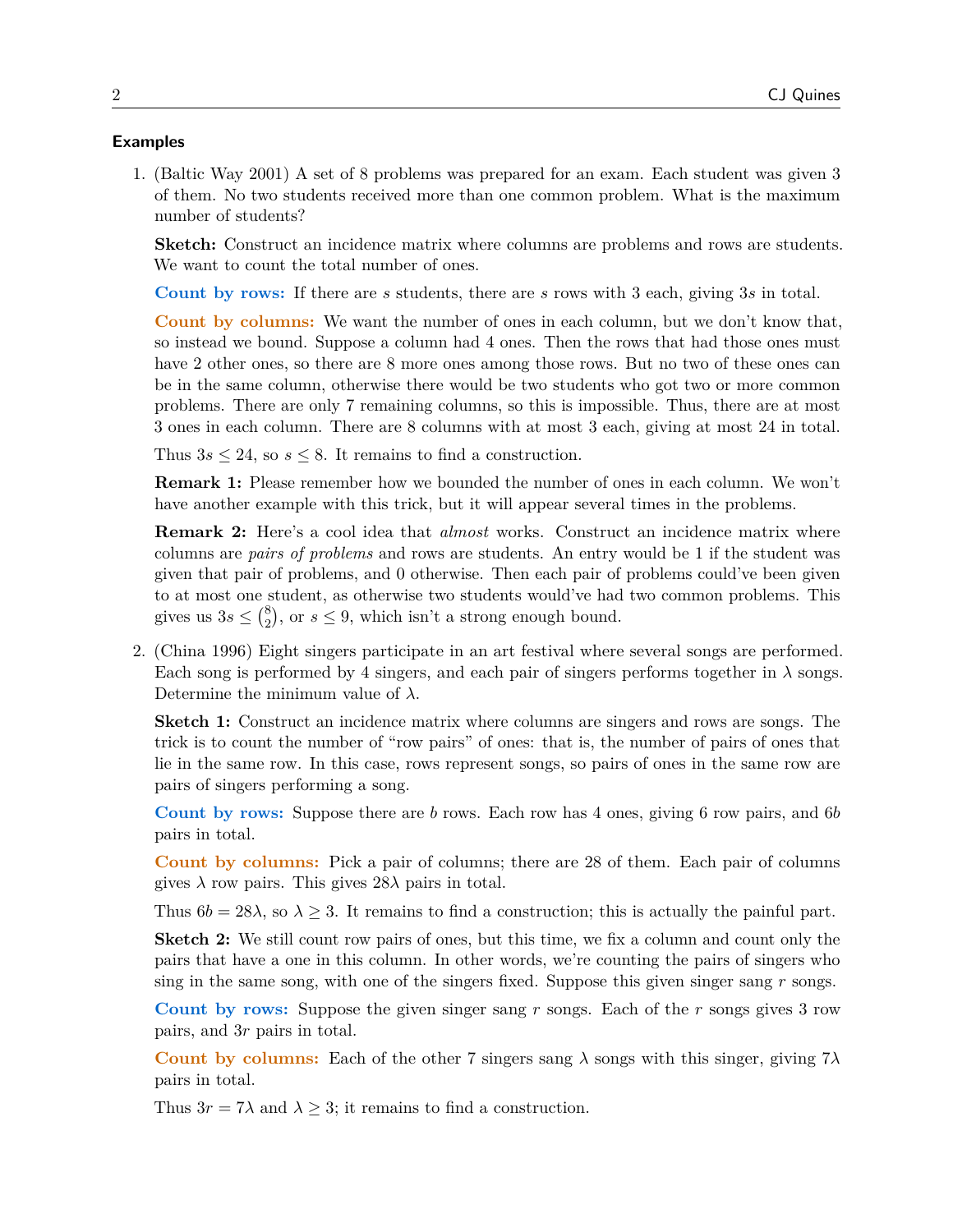**Remark:** For these problems, the write-ups are easier to understand if we don't mention incidence matrices (or rows, or columns) at all. They're just a tool to help us find what to double count.

3. (IMC 2002) Two hundred students participated in a mathematical contest. They had six problems to solve. It is known that each problem was correctly solved by at least 120 participants. Prove that there must be two participants such that every problem was solved by at least one of these two students.

**Sketch:** Construct an incidence matrix where columns are problems and rows are students. Assume the opposite. That means each pair of students didn't solve at least one problem. In other words, each pair of rows has at least one column where they're both zero! That means we want to count column pairs of zeroes.

**Count by rows:** Pick a pair of rows; there are  $\binom{200}{2}$  $\binom{00}{2}$  = 19 900 of them. Each pair of rows gives at least one column pair, so at least 19 900 in total.

**Count by columns:** Each column has at least 120 ones, so there are at most 80 zeroes in each column. There are six columns, so at most  $6\binom{80}{2}$  $\binom{30}{2} = 18\,960$  in total.

Combining the two counts gives a contradiction.

**Remark:** The way I'd write this solution would be as follows. Suppose the contrary. Let T be the number of tuples (student, student, problem), such that there are two distinct students and a problem that neither one solved. Then [...] so  $T \ge 19900$ . Also [...] so  $T \le 18960$ . Thus  $19\,900 \leq T \leq 18\,960$ , contradiction.

4. In a chess club, n people gathered to play chess against each other, as they pleased. No two people played against each other more than once. At the end of the day, it was observed that a total of 3n games had been played. Moreover, if we choose any two players, say A and  $B$ , there would be at most one other player who had played with both A and B. Prove that  $n > 30$ .

**Sketch:** Construct an incidence matrix where columns and rows are people. We count the column pairs of ones.

**Count by rows:** Pick a pair of rows; there are  $\binom{n}{2}$  $\binom{n}{2}$  of them. Each pair of rows gives at most one column pair, as at most one person played with the people represented by these two rows. There are at most  $\binom{n}{2}$  $n_2$  column pairs in total.

**Count by columns:** Suppose the *i*th column had  $c_i$  ones. Because there are a total of 3n games,  $\sum c_i = 6n$ . Applying Jensen's, we get

$$
\sum_{i=1}^{n} {c_i \choose 2} \ge n \binom{(\sum c_i)/n}{2} = n \binom{6}{2} = 15n.
$$

Combining the two counts,  $15n \leq {n \choose 2}$  $n \geq 31$  as desired.

**Remark:** When we can't get good column bounds, we can sometimes assign variables and use Jensen's. Using Jensen's like this is too weak, however, because equality isn't always possible. For example, it's true that  $\binom{a}{2}$  $\binom{a}{2} + \binom{b}{2}$  $\binom{b}{2} \geq 2\binom{\frac{a+b}{2}}{2}$ . But if  $a+b$  is odd, you can get a better lower bound of  $\binom{\frac{a+b-1}{2}}{\frac{c}{2}} + \binom{\frac{a+b+1}{2}}{\frac{c}{2}}$ .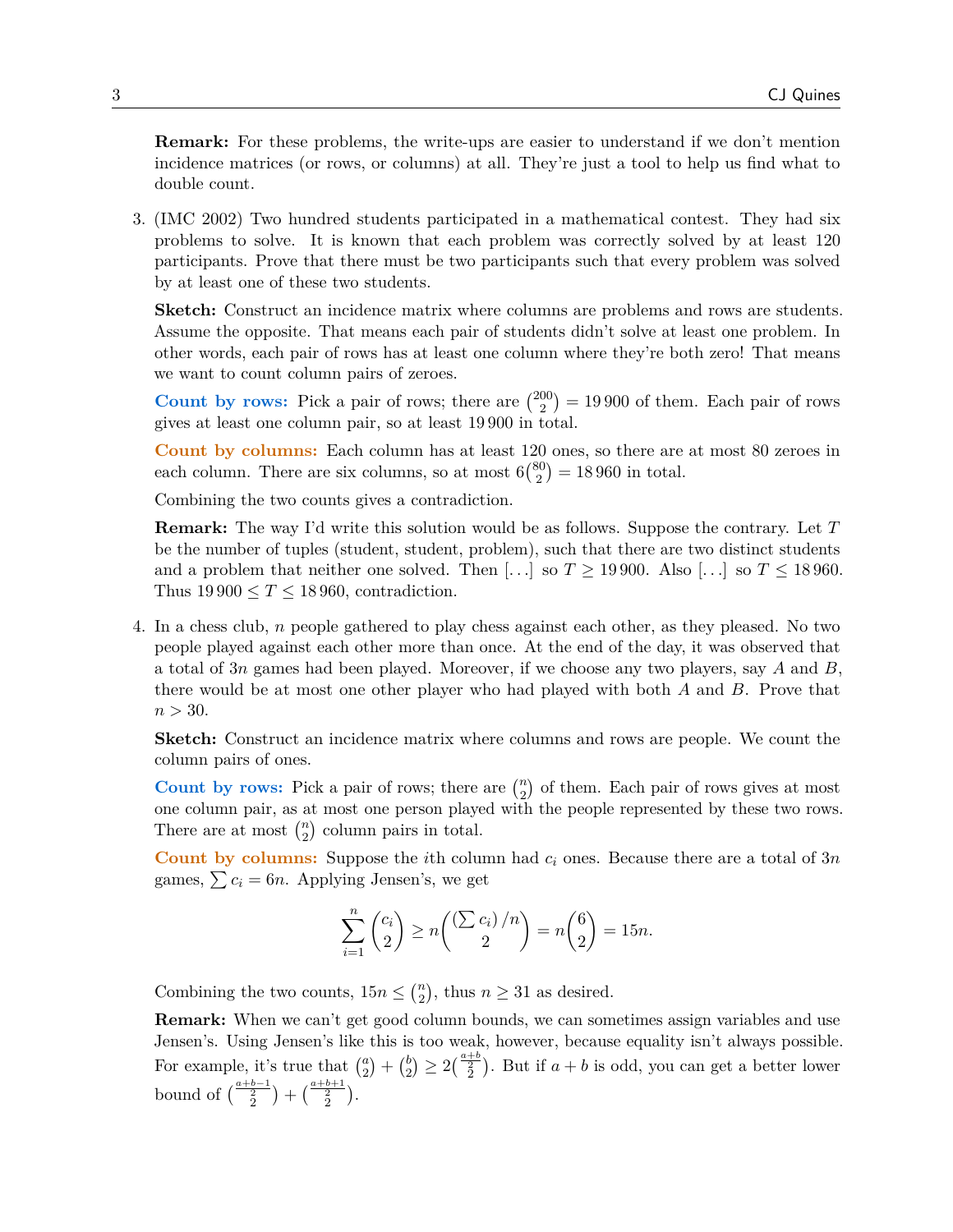# **Problems**

- 1. (Balanced block designs) Let  $A_1, A_2, \ldots, A_b$  be k-element subsets of  $S = \{1, 2, \ldots, v\}$ . Suppose each pair of elements in S is in exactly  $\lambda$  of the  $A_i$ s. Prove that each element in S is contained in exactly r of the  $A_i$ s, for  $r = \lambda (v - 1)/(k - 1) = bk/v$ . **Hint:** [4](#page-4-0)
- 2. (USA TST 2005) Let n be an integer greater than 1. For a positive integer m, let  $S_m =$  $\{1, 2, \ldots, mn\}$ . Suppose there exists a 2*n*-element set T such that
	- a) each element of T is an m-element subset of  $S_m$ ,
	- b) each pair of elements of T shares at most one common element, and
	- c) each element of  $S_m$  is contained in exactly two elements of T.

Determine the maximum possible value of m in terms of n. **Hint:** [9](#page-4-1)

- 3. Let  $S_1, S_2, \ldots, S_{5n}$  be subsets of  $A = \{1, 2, \ldots, 100\}$  such that every element of A appears in exactly 4n of the  $S_i$ s. Prove there exists  $i, j, k$  such that  $S_i \cup S_j \cup S_k = A$ .
- 4. (China 1994?) Let  $A_1, A_2, \ldots, A_k$  be 5-element subsets of  $S = \{1, 2, \ldots, 10\}$  such that  $|A_i \cap A_j|$  ≤ 2 for  $1 \leq i < j \leq k$ . Find the maximum value of k. Hint: [5](#page-4-2)
- 5. (China TST 1992) Sixteen students took part in a math competition where every problem was a multiple choice question with four choices. After the contest, it is found that any two students had at most one answer in common. Determine the maximum number of questions. **Hint:** [5](#page-4-2)
- 6. (IMO 1998) In a competition, there are a contestants and b judges, where  $b > 3$  is an odd integer. Each judge rates each contestant as either "pass" or "fail". Suppose  $k$  is a number such that for any two judges, their ratings coincide for at most k contestants. Prove that

$$
\frac{k}{a} \ge \frac{b-1}{2b}.
$$

7. (USA 2011) Let X be a set with  $|X| = 225$ . Suppose further there are eleven subsets  $A_1, ..., A_{11}$  of X such that  $|A_i| = 45$  for  $1 \le i \le 11$  and  $|A_i \cap A_j| = 9$  for  $1 \le i < j \le 11$ . Prove that  $|A_1 \cup \cdots \cup A_{11}| \geq 165$ , and give an example for which equality holds. **Hint:** [9](#page-4-1)

# **Harder problems**

- 8. (Singapore 2010) Let n be a positive integer. Find the smallest positive integer k with the property that for any coloring of the squares of a  $2n \times k$  chessboard with n colors, there are 2 columns and 2 rows such that the 4 squares in their intersections have the same color. **Hint:** [3](#page-4-3)
- 9. (USA 1979) An organization has n members, and it has  $n+1$  distinct three-member committees. Prove that there are two committees that share exactly one member. **Hint:** [6](#page-4-4)
- 10. (Singapore 2006) Let n be a positive integer. Let  $S_1, S_2, \ldots, S_k$  be a collection of 2n-element subsets of  $\{1, 2, \ldots, 4n - 1, 4n\}$  so that  $S_i \cap S_j$  contains at most n elements for all  $1 \leq i < j \leq k$ . Show that  $k \leq 6^{(n+1)/2}$  $k \leq 6^{(n+1)/2}$  $k \leq 6^{(n+1)/2}$ . **Hint:** 1
- 11. (USA 1984) A math exam has two papers, where each paper consists of at least one question and both papers have 28 questions altogether. Each pupil attempted 7 questions. Each pair of questions was attempted by exactly two pupils. Show that one pupil attempted either zero or at least four questions in the first paper. **Hint:** [2](#page-4-6)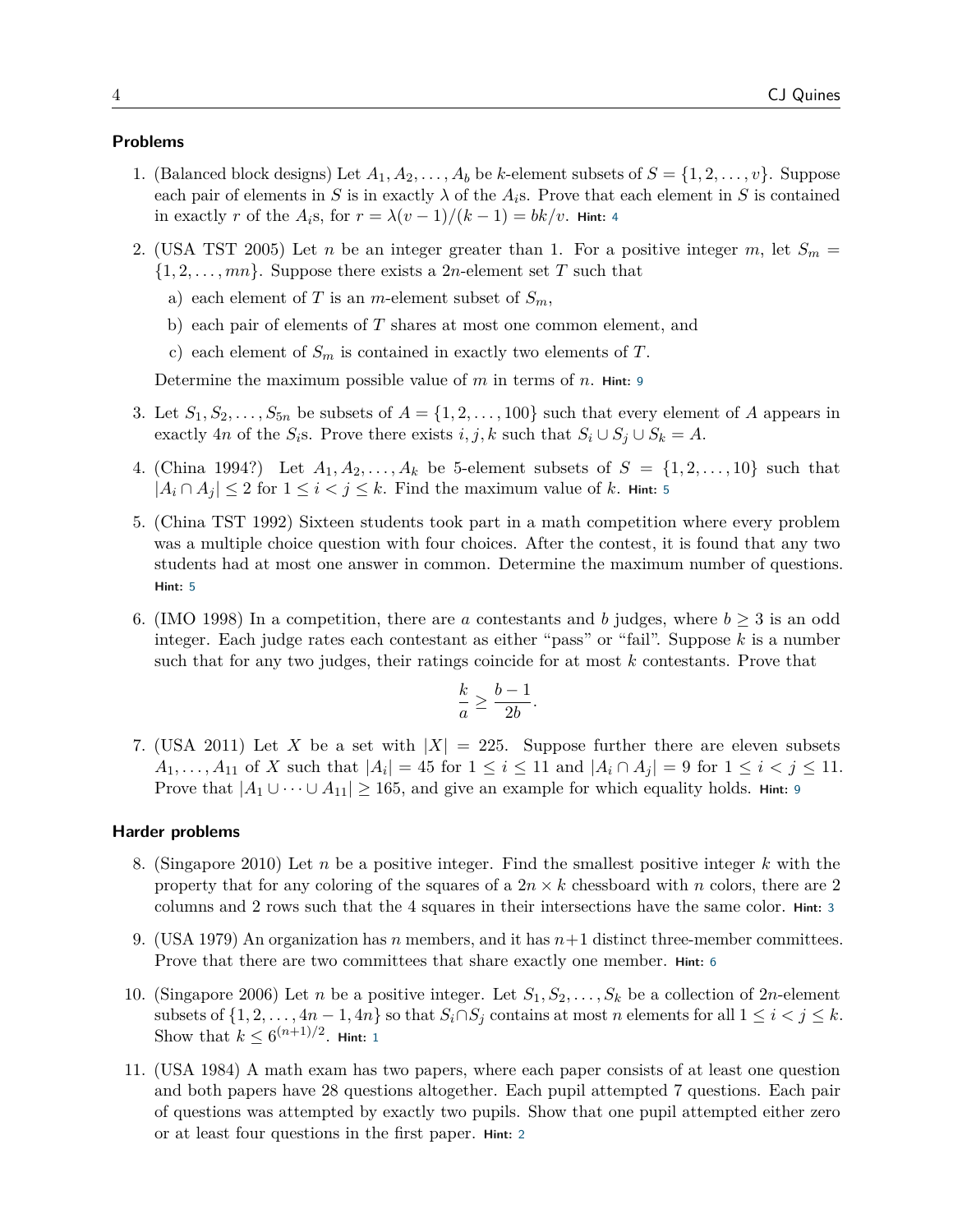- 12. (China 1993) A group of 10 people went to a bookstore. It is known that everyone bought exactly 3 books, and for every two people, there is at least one book that both of them bought. What is the least number of people that could have bought the book purchased by the greatest number of people? **Hint:** [7](#page-4-7)
- 13. (IMO 2001) Twenty-one girls and twenty-one boys took part in a mathematical competition. It turned out that each contestant solved at most six problems, and for each pair of a girl and a boy, there was at least one problem that was solved by both the girl and the boy. Show that there is a problem that was solved by at least three girls and at least three boys. **Hint:** [8](#page-4-8)
- 14. (IMO 2005) In a mathematical competition 6 problems were posed to the contestants. Each pair of problems was solved by more than  $\frac{2}{5}$  of the contestants. Nobody solved all 6 problems. Show that there were at least 2 contestants who solved exactly 5 problems.

#### <span id="page-4-5"></span>**Hints**

- 1. Use Remark 2 from the first example.
- <span id="page-4-6"></span>2. How many students are there? How many problems did each solve?
- <span id="page-4-3"></span>3. The case  $n = 4$  is similar to the China TST 1992 problem.
- <span id="page-4-0"></span>4. This generalizes the second example.
- <span id="page-4-2"></span>5. For the construction, try to put things into sets greedily, and that'll probably work.
- <span id="page-4-4"></span>6. Induct on n.
- <span id="page-4-7"></span>7. First show the answer is at least 4. Then show it can't be 4.
- <span id="page-4-8"></span>8. Bound triplets of matching problems in rows and columns.
- <span id="page-4-1"></span>9. For the construction, represent something geometrically, like the figure on page 1.

## **Sketches**

1. We count row pairs of ones, where one of the ones is in a given column. **Count by rows:** If the given column has r ones, each gives  $k - 1$  pairs along its row. **Count by columns:** If we pick one of the other  $v - 1$  columns, there are  $\lambda$  rows that contain a pair. Thus  $r(k-1) = \lambda(v-1)$ . The  $bk = vr$  follows from counting all the ones.

**Remark:** Note that v, k, and  $\lambda$  determine b and r. We call the family of subsets a 2-balanced design, because the subsets are balanced with respect to the 2-element subsets of S. We want to prove that every 2-balanced design is also 1-balanced. In fact, for every  $s < t$ , every t-balanced design is also s-balanced; the proof is similar.

- 2. We count column pairs of ones. Count by rows: There are  $\binom{2n}{2}$  $\binom{2n}{2}$  pairs of rows, and each pair of row has at most one pair. **Count by columns:** Each of the mn columns has exactly two ones. Thus  $mn \leq \binom{2n}{2}$  $\binom{2n}{2}$ , so  $m \leq 2n - 1$ . It remains to find a construction; consider  $2n$  lines in general position.
- 3. Assume otherwise; we count column triplets of zeroes. Count by rows: There are  $\binom{5n}{3}$  $\binom{5n}{3}$ triplets of rows, each giving at least one column pair. **Count by columns:** Each column has *n* zeroes, giving  $100\binom{n}{3}$  $\binom{n}{3}$  triplets. Thus  $\binom{5n}{3}$  $\binom{5n}{3} \le 100 \binom{n}{3}$  $\binom{n}{3}$ , contradiction after some algebra.